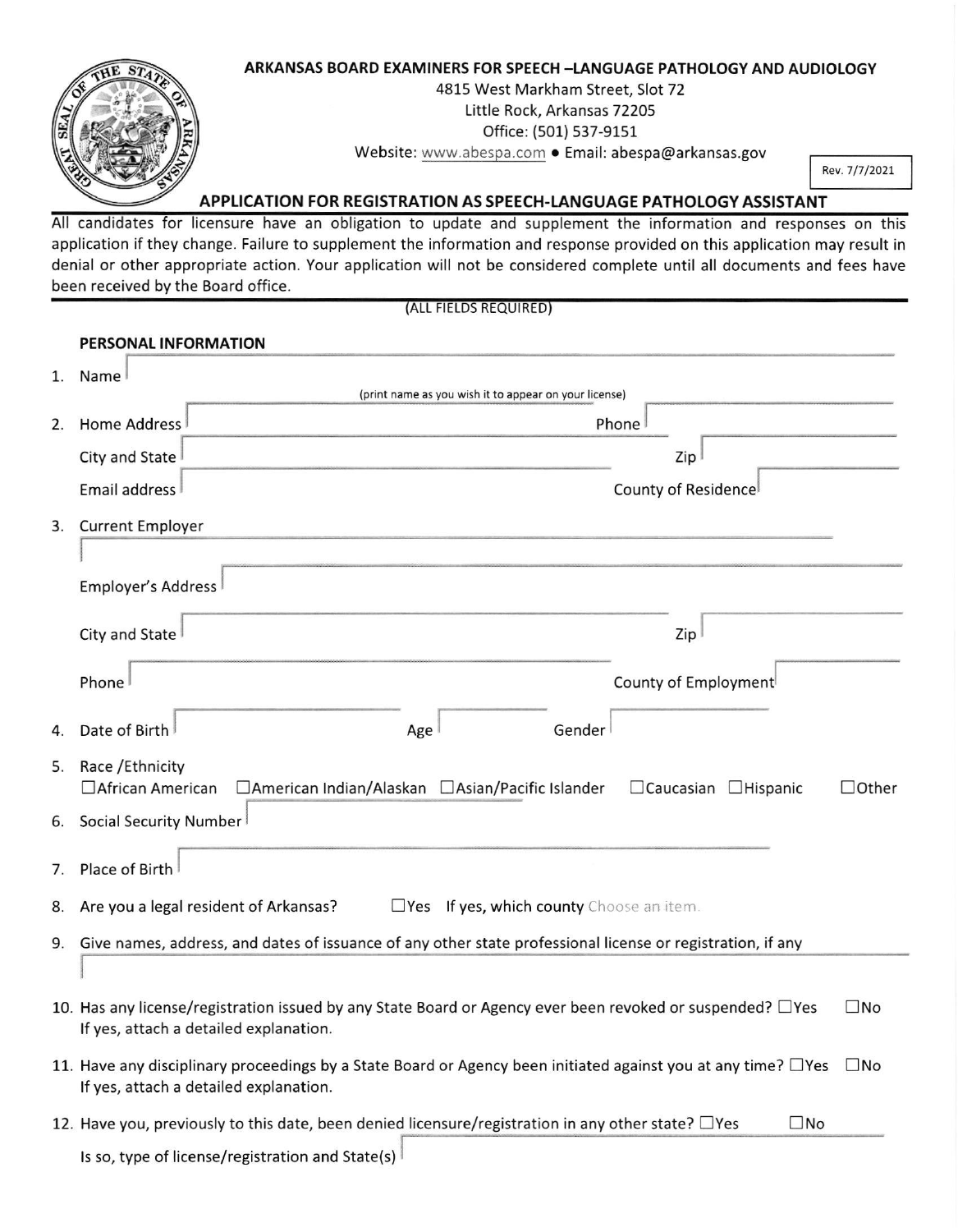| 13. Have you ever been convicted of any violations of law, not including minor traffic offenses? □ Yes<br>$\square$ No<br>If yes, attach a detailed explanation. |  |  |  |  |
|------------------------------------------------------------------------------------------------------------------------------------------------------------------|--|--|--|--|
| 14. Are there any criminal or civil suits pending against you? $\Box$ Yes<br>$\square$ No                                                                        |  |  |  |  |
| 15. Are you being supervised under any other agency? $\Box$ Yes<br>$\square$ No                                                                                  |  |  |  |  |
| If yes, indicate agency                                                                                                                                          |  |  |  |  |
| 16. Anticipated first day with supervisor Click here to enter a date.                                                                                            |  |  |  |  |
| 17. Prospective Employer                                                                                                                                         |  |  |  |  |
|                                                                                                                                                                  |  |  |  |  |
| <b>Employer's Address</b>                                                                                                                                        |  |  |  |  |
| City and State<br>Zip                                                                                                                                            |  |  |  |  |
| County of Employment<br>Phone                                                                                                                                    |  |  |  |  |
| <b>SUPERVISION</b>                                                                                                                                               |  |  |  |  |
| AR License #<br>Supervisor's Name                                                                                                                                |  |  |  |  |
| Work Site                                                                                                                                                        |  |  |  |  |
| AR License #<br>Supervisor's Name                                                                                                                                |  |  |  |  |

## Work Site

| <b>EDUCATION OR TRAINING</b> |             |                       |               |       |  |
|------------------------------|-------------|-----------------------|---------------|-------|--|
| University or College        | City, State | <b>Dates Attended</b> | Degree & Date | Major |  |
|                              |             |                       |               |       |  |
|                              |             |                       |               |       |  |
|                              |             |                       |               |       |  |
|                              |             |                       |               |       |  |
|                              |             |                       |               |       |  |
|                              |             |                       |               |       |  |
|                              |             |                       |               |       |  |
|                              |             |                       |               |       |  |
|                              |             |                       |               |       |  |

## EMPLOYMENT HISTORY

| Dates of Employment               | <b>Title of Position</b>        |  |  |  |  |
|-----------------------------------|---------------------------------|--|--|--|--|
| (Mo., Day, Yr.)                   |                                 |  |  |  |  |
| From I                            |                                 |  |  |  |  |
| To                                |                                 |  |  |  |  |
| Name of Employer                  |                                 |  |  |  |  |
| Physical Address of Work Location |                                 |  |  |  |  |
| City                              | State<br>what he is come showed |  |  |  |  |
| Address of Employer               |                                 |  |  |  |  |